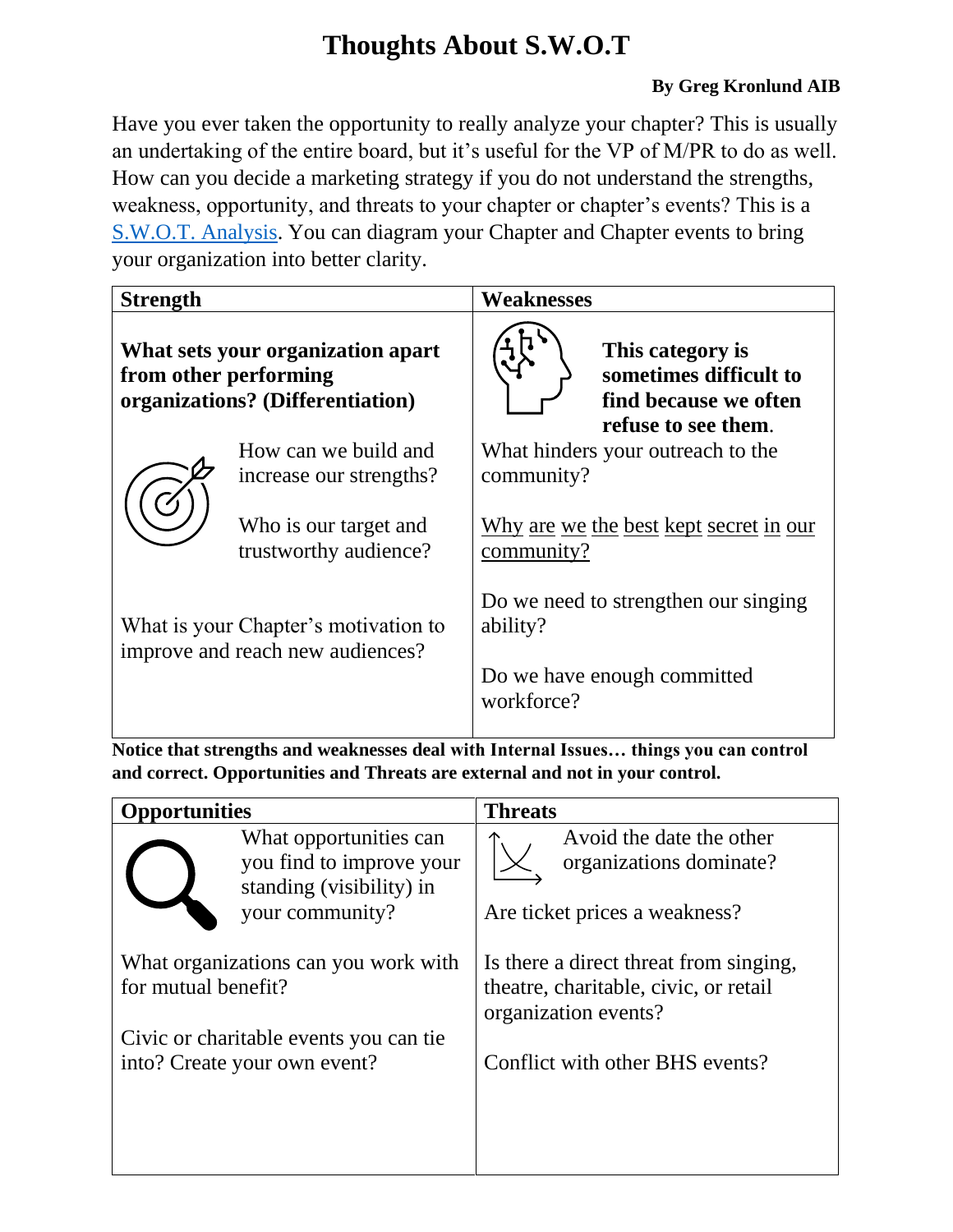## **S.W.O.T Your Chapter**

The Marketing Plan is a tool to help you identify the characteristics of your Chapter events. Finding your Product, Price, and Place helps you plan promotional opportunities. Marketing takes into consideration your current customer, and your ideal customer, and allows you to decide your advertising channels. (Posters, flyers, paid Ads, personal appearances, and business tie-ins to mention a few.)

Another tool that a chapter can use is a S.W.O.T. analysis. A SWOT analysis can help find the pros and cons of an event or project. SWOT works in two areas, the internal and the external.

 $S=$  Strengths W= Weaknesses O= Opportunity T= Threat

Sample:



S and W identify internal issues that you have control over, while O and T identify external issues that you can use to your advantage, and any external threat to success. It is usually best to brainstorm these with other leaders. It MUST be an honest look to be effective.

# **Why do a SWOT analysis?**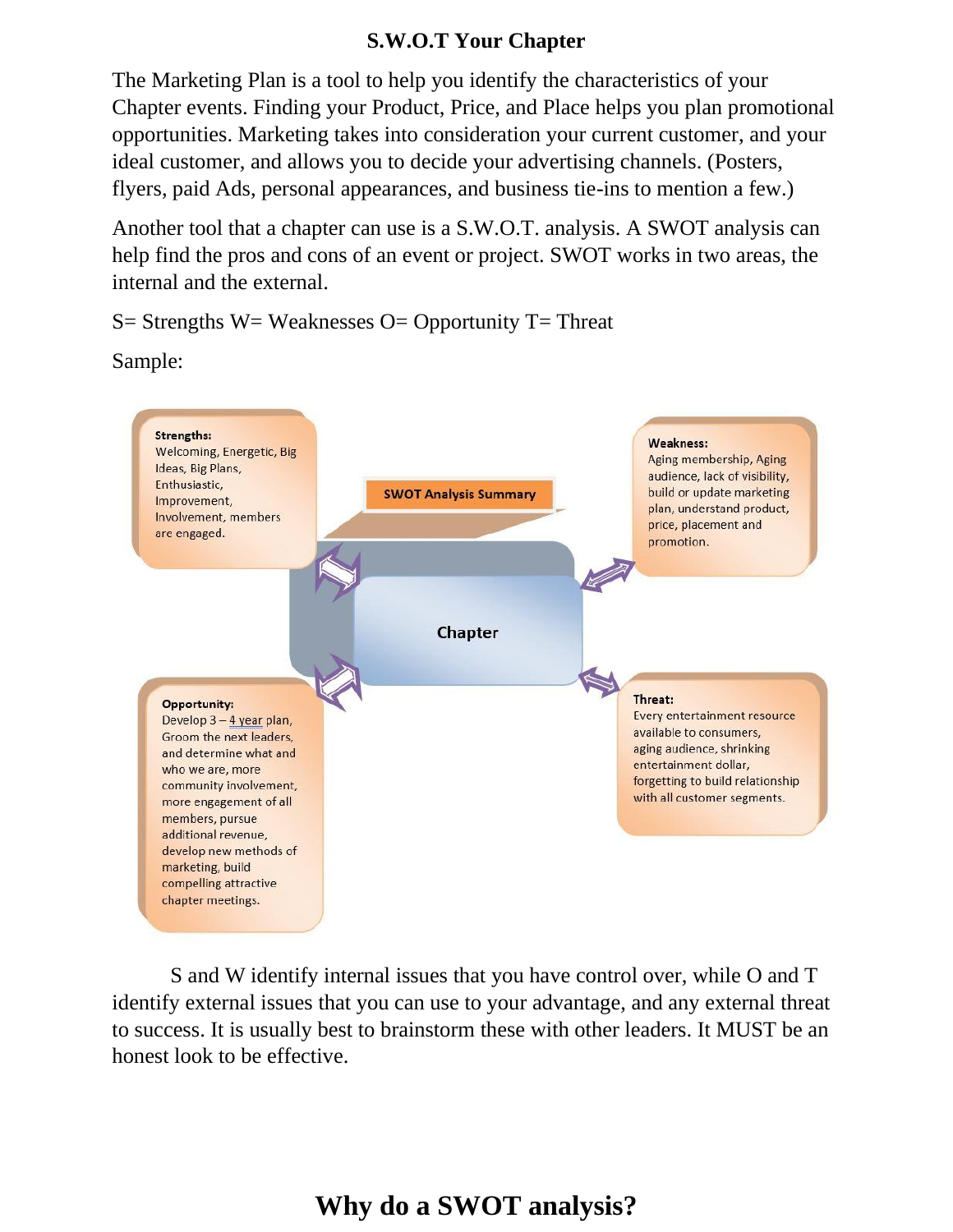# **First, Maximize your strengths**:



When you find your chapter's strengths, you can see what works and what doesn't. The strengths you find are internal factors that allow your chapter to stand out from other community performance groups. You can build upon this differentiation for more visibility and added funding. Reviewing your strengths will help you find your human resources. This includes membership, customers and civic

organizations that can help the chapter.

Knowing your strengths allows you to analyze your physical and human resource availability. Here is a list of strengths you may discover from your analysis:

Loyal customers

Better membership retention

New sources of income

Better customer (audience) service

Ways to improve your strengths. (Use and expand your natural strengths to improve your chapter.)

#### **Second, Show weaknesses:**

All organizations have areas where they can improve. Your analysis will help uncover your chapter weaknesses, methods to make them strengths or resolve ongoing issues. Analyze your internal strengths, and weaknesses. When your chapter minimizes its weaknesses, you can create a competitive advantage. Some chapter weaknesses you may find:



Dissatisfied Members

Leadership tends to micromanage

Poor use of technology

Lack of visibility in your community

Financial struggles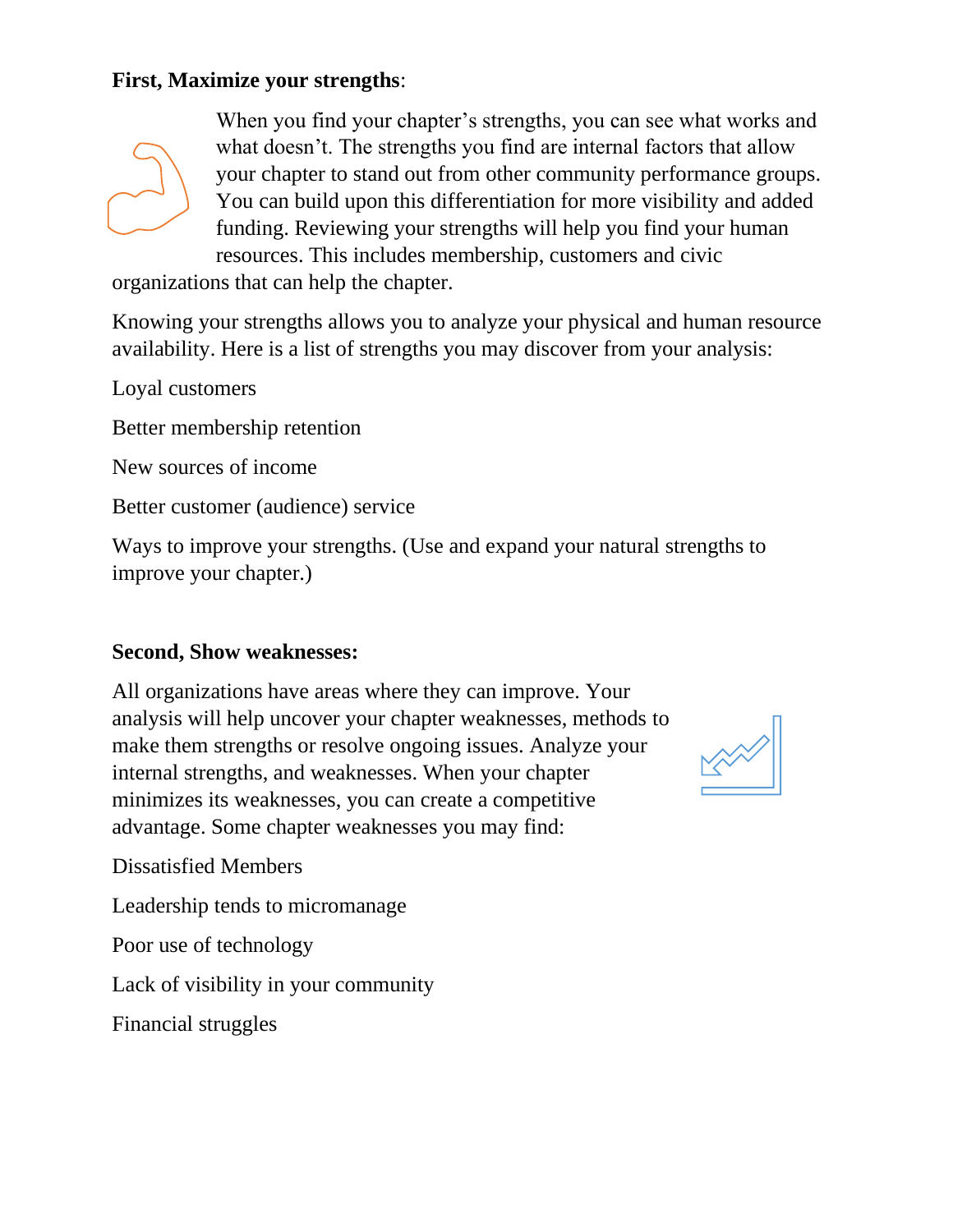# **Third, Find opportunities:**

Your chapter can look at the external market situation to find opportunities that can improve the chapter. The chapter cannot control opportunities but can recognize



them and take advantage of them. For instance, your chapter can analyze current market and economic trends. With some thought and planning your chapter can position itself to take advantage of unexpected opportunities for more visibility, partnerships, and new avenues of financial support.

To explain, your chapter can create a new event or performance opportunity based on current trends. You can explore new relationships with other performing groups, or organizations. By doing this, you will be able to find opportunities for growth that can help your chapter now and into the future.

# **Fourth, Find potential threats**

Threats to your success come from the outside of your chapter. When you can predict threats, you can reduce their impact or avoid them. Some threats that your chapter may see include:



Venue price increases

A change in market demographics affecting your base audience

Loss of revenue and audience due to environmental changes. (Covid 19)

Community based entertainment choices have saturated your market.

For example, Coca-Cola completed a SWOT analysis in 2015 and found several threats. Natural and organic products were gaining in popularity. Consumers were becoming more health-conscious and viewed high sugar content as a negative. Governments began taxing these drinks to change consumer behavior.

When Coca-Cola found these threats they increased their marketing, promotional and advertising efforts. They expanded their product line of low and no-calorie beverages. As the term Diet became a negative with younger consumers, they added Coke Zero to their product extension. From this example it is clear to see that you should deal with threats right away rather than wait for threats to increase.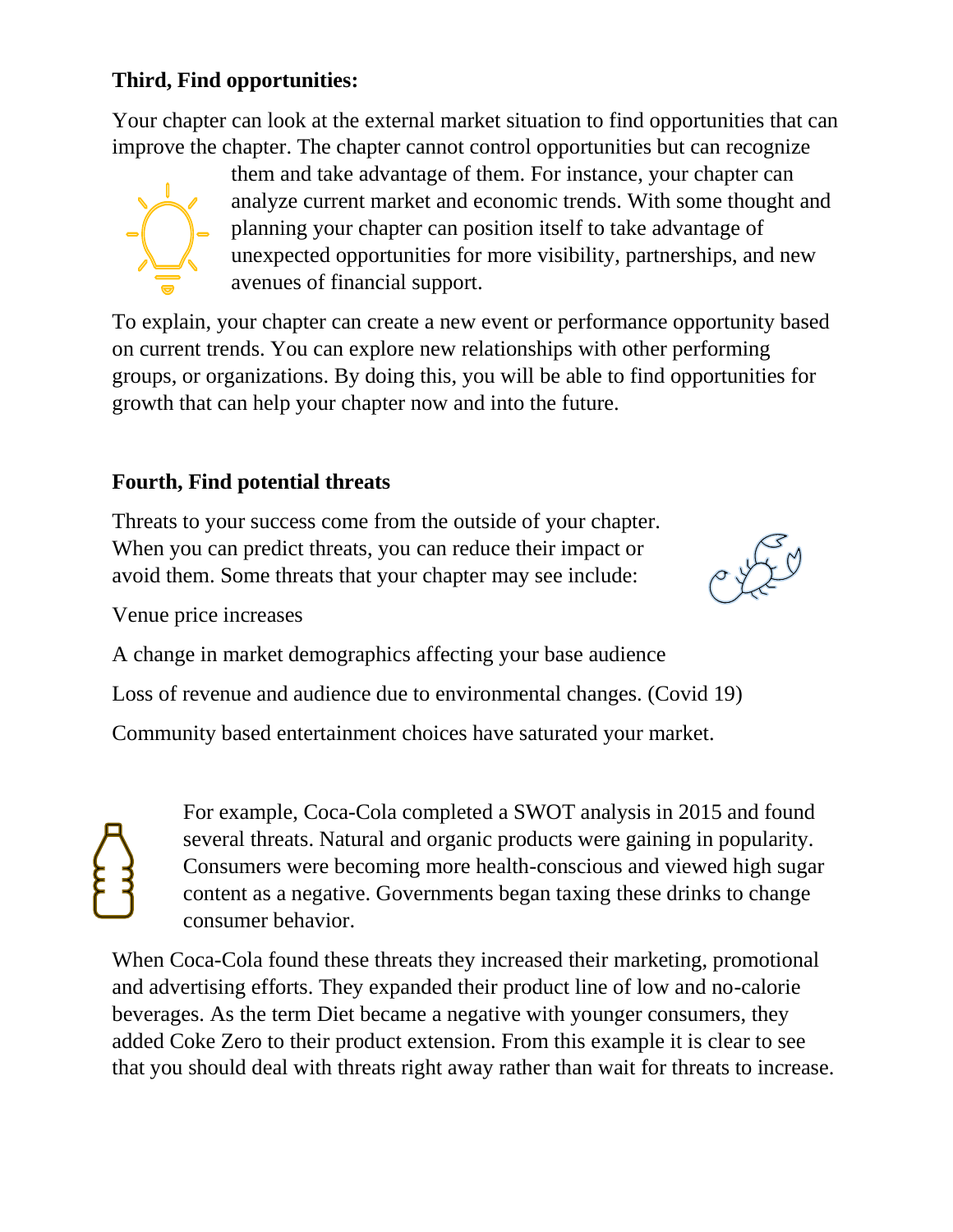# **Fifth, More productive board meetings:**

The reason for your chapter board meeting is to discuss issues, make decisions,



share ideas, and create plans. A thorough SWOT analysis uncovers key information for your "department heads". It will guide your board in the right direction. With your SWOT information, the chapter can discuss strategies and create recommendations. You'll find opportunities, handle threats, build on your strengths, and shore up your weaknesses. This information can make your

meetings more productive.

#### **Sixth, Board and General members:**

A personal SWOT analysis is useful for individual board members, committee chairs and general membership. They can list their personal strengths and weaknesses and they can learn from them. For a Personal SWOT to be effective the member must be honest with themself. A Chapter leader or member can assess their weaknesses and work to turn them into strengths. You'll discover that your threats are external factors that hinder you from achieving your goals.

# **How do you perform a SWOT analysis?**



No need to hire an outside firm for your Chapter SWOT analysis. Your leadership and general membership can help. Members who understand the chapter and its history can brainstorm and answer the questions.

While you work on your SWOT analysis, consider these questions to guide you:

What do other's say about your chapter?

What is your chapter's greatest achievement?

Has your chapter taken any risks? (Within the recent past?)

Have you had any recent obstacles to face?

Has anyone made complaints about your chapter/or event?

Are there membership retention problems- high turnover? (Why?)